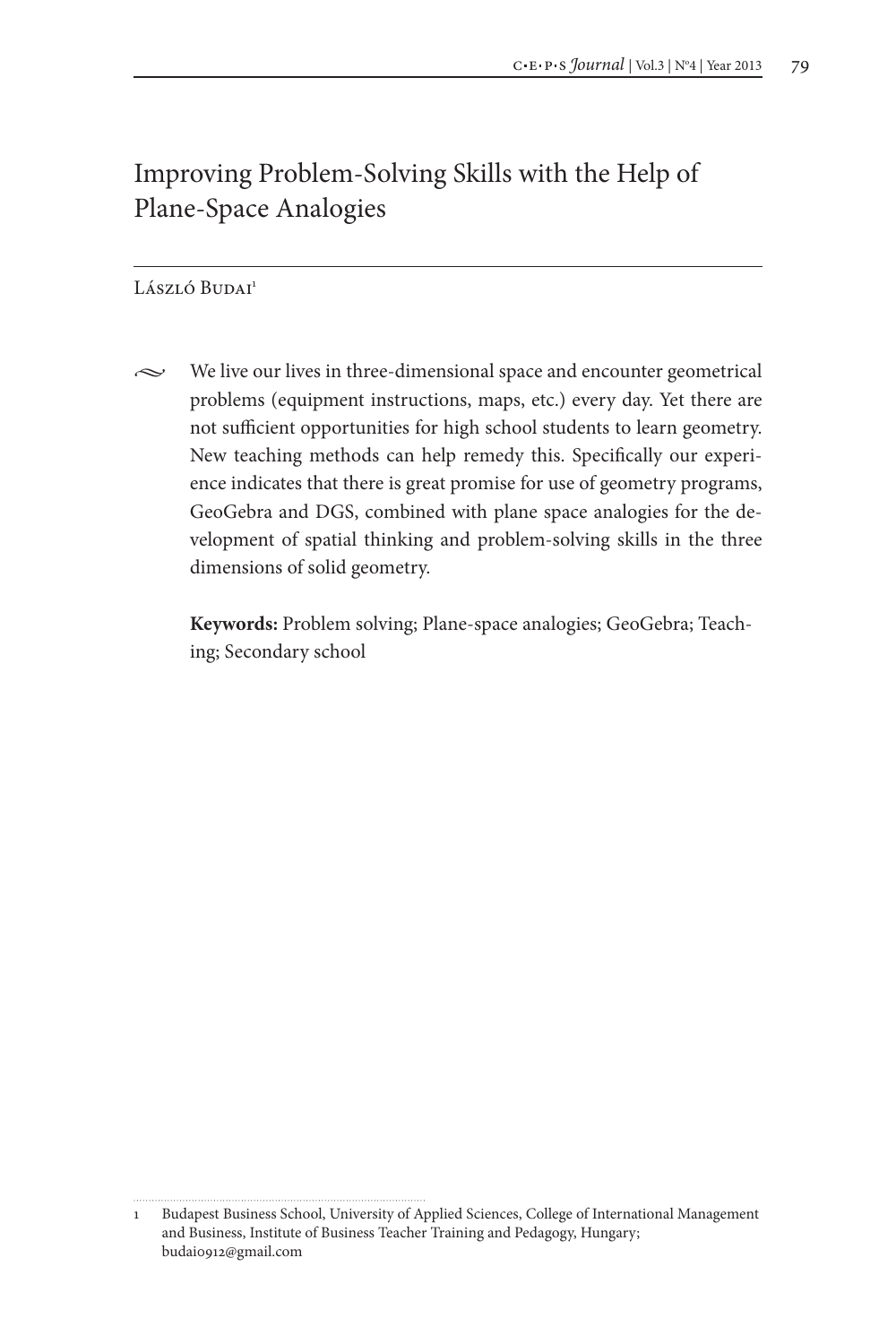Izboljšanje sposobnosti reševanja problemov s pomočjo prostorsko-ravninske analogije

#### László Budai

 $\sim$  Živimo v tridimenzionalnem prostoru in se dnevno srečujemo z geometrijskimi problemi (navodila za uporabo različne opreme, zemljevidi idr.). Po drugi strani pa učenci nimajo veliko priložnosti za učenje tovrstnih vsebin v šoli. Z oblikovanjem novih učnih pristopov pa situacijo lahko bistveno izboljšamo. V prispevku prikazujemo svoje izkušnje, ki potrjujejo pomembno vlogo geometrijskih programov GeoGebra in DGS skupaj z razvijanjem prostorsko-ravninske analogije pri razvijanju prostorske predstavljivosti in reševanju problemov iz prostorske geometrije pri učencih.

**Ključne besede:** reševanje problemov, prostorsko-ravninska analogija, GeoGebra, DGS, poučevanje, srednješolsko izobraževanje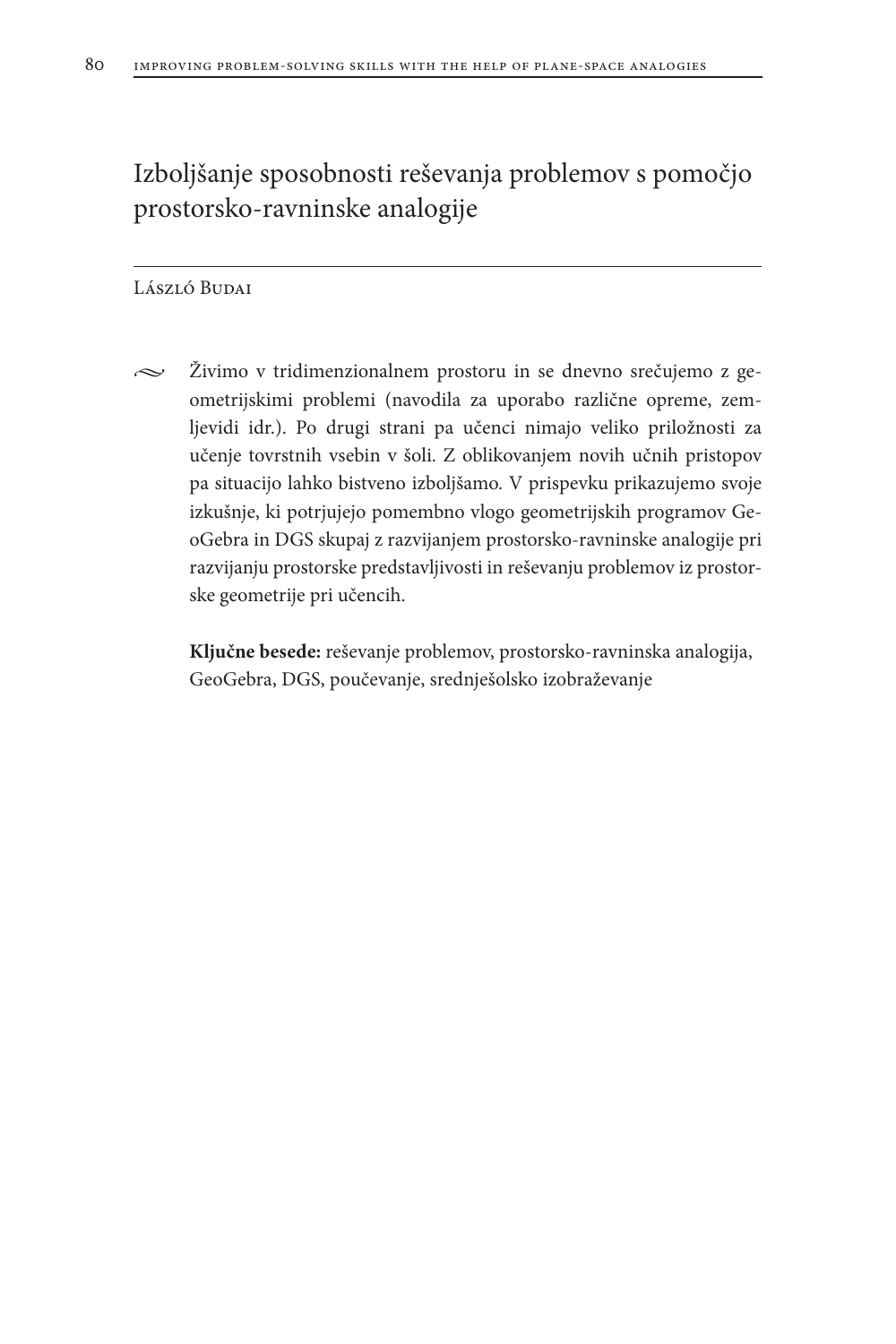## **Introduction**

Spatial abilities are so important in modern life that several research projects addressed evaluation of these abilities in students (Gorska & Cižmešija, 2007; Hoffmann & Németh, 2007; Milin-Šipuš, 2012; Nagy-Kondor, 2007; Nagy-Kondor, 2012).

Cultural, social, technological and mathematical-didactical changes over the past ten years have modified the benchmarks for development of spatial perception. New teaching methods use analogies/analogues to solve several of these problems together and understand the relationships between different sets of problems (Lénárd, 1978; Pólya, 1988; Pólya, 1989).

Analogues refer to the similarity and parity between things. In geometry, we may talk about analogies between objects, theorems and problems, as well as between problem solving, proof methods and processes.

Here we deal with analogies involving the spatial (three-dimensional) generalisation of plane geometrical theorems (for other interpretations see McGee, 1979 or Nagy, 2000). Using analogy we can generalise plane geometric theorems in the plane itself and also spatial geometric theorems in three dimensions.

The examples below consider properties that are the similar for a plane object and its spatial generalisation and so establish an analogy.

The circle and the sphere are both a set of points at a given distance (the radius) from a central point, the circle in a plane and the sphere in 3 dimensions. The tetrahedron in three dimensions is a generalization of the triangle in two dimensions and the polyhedron in three dimensions is analogous to the polygon in two dimensions. Because the sides of a square are equal length sections any of its two adjacent sheets give a right triangle. The sheets of its spatial equivalent, the cube, are congruent squares, and any of its two adjacent sheets also create a right triangle. The perpendicular bisector of the segment in the plane and the perpendicular bisector of the segment plane in space are a set of points that are equidistant from the two end points of the section.

A plane geometrical object or two dimensional theorem can have two or more analogues in 3D-space: the tetrahedron can be considered to be the analogue of the triangle as well as of the three-sided tetrahedron and the spherical triangle. Many theorems can be applied to them that are also true for the triangle. Furthermore, we can interpret the triangle not only on the spherical surface, but also on other surfaces (e.g. non-Euclidean geometries).

From these few examples, we can see how to create analogies in different ways in geometry, and many analogies can be found in secondary school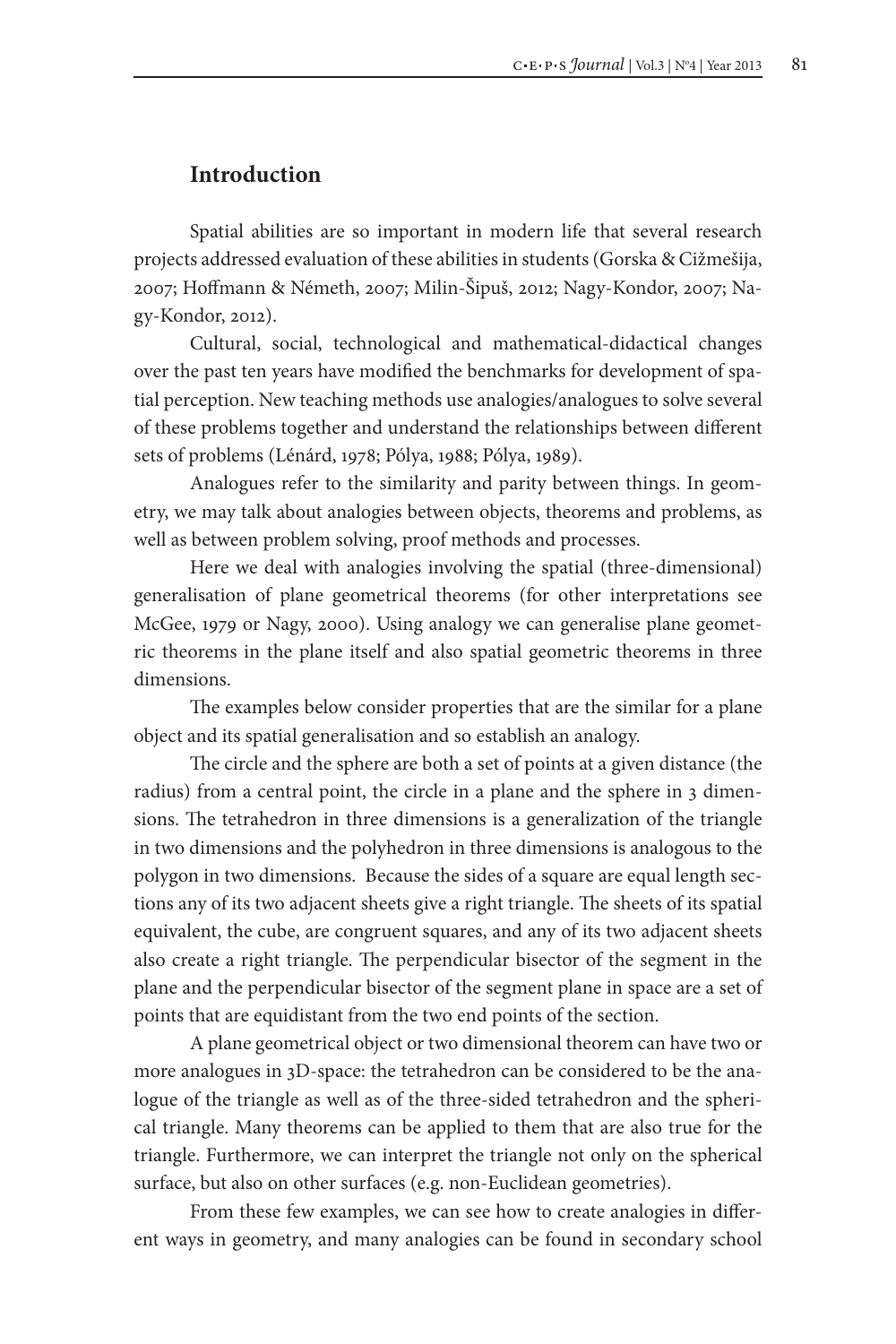material. However more time in the secondary school curriculum is needed for mathematics including concepts such as analogues. Table 1 contains the average secondary school class frame numbers in a year broken down into grades.

**Table 1**. *Number of annual mathematics classes in particular secondary school grades.*

| High school education |      |      |       |
|-----------------------|------|------|-------|
| 9.                    | 10.  | 11.  | 12.   |
| 108                   | 108  | 108  | 108   |
| 39                    | 59   | 45   | 35    |
| 3                     | 6    | 4    | 21    |
| 2.7%                  | 5.4% | 3.7% | 19.5% |
|                       |      |      |       |

Many students first encounter the pyramid in mathematics classes at the age of 18 and yet despite this slow pace of learning, the new basic educational curriculum in Hungary starting September 2013 unfortunately further reduces the time for mathematics classes.

# **Plane-space analogies in public secondary education**

The following discussions of analogies would be valuable within the framework of the mathematics curriculum:

- definition of the concept of planar and spatial objects, their mutual position and their distance (for example, the distance of two straight lines and the distance of two planes or the distance of two lines not in the same plane),
- geometric transformations in the plane and space,
- loci (e.g., the perpendicular bisector of a segment in the plane and in space, circle, sphere),
- application of angle functions in two dimensions and three dimensions (triangle and spherical triangle).

Let us examine some specific examples that might be considered in mathematics classes.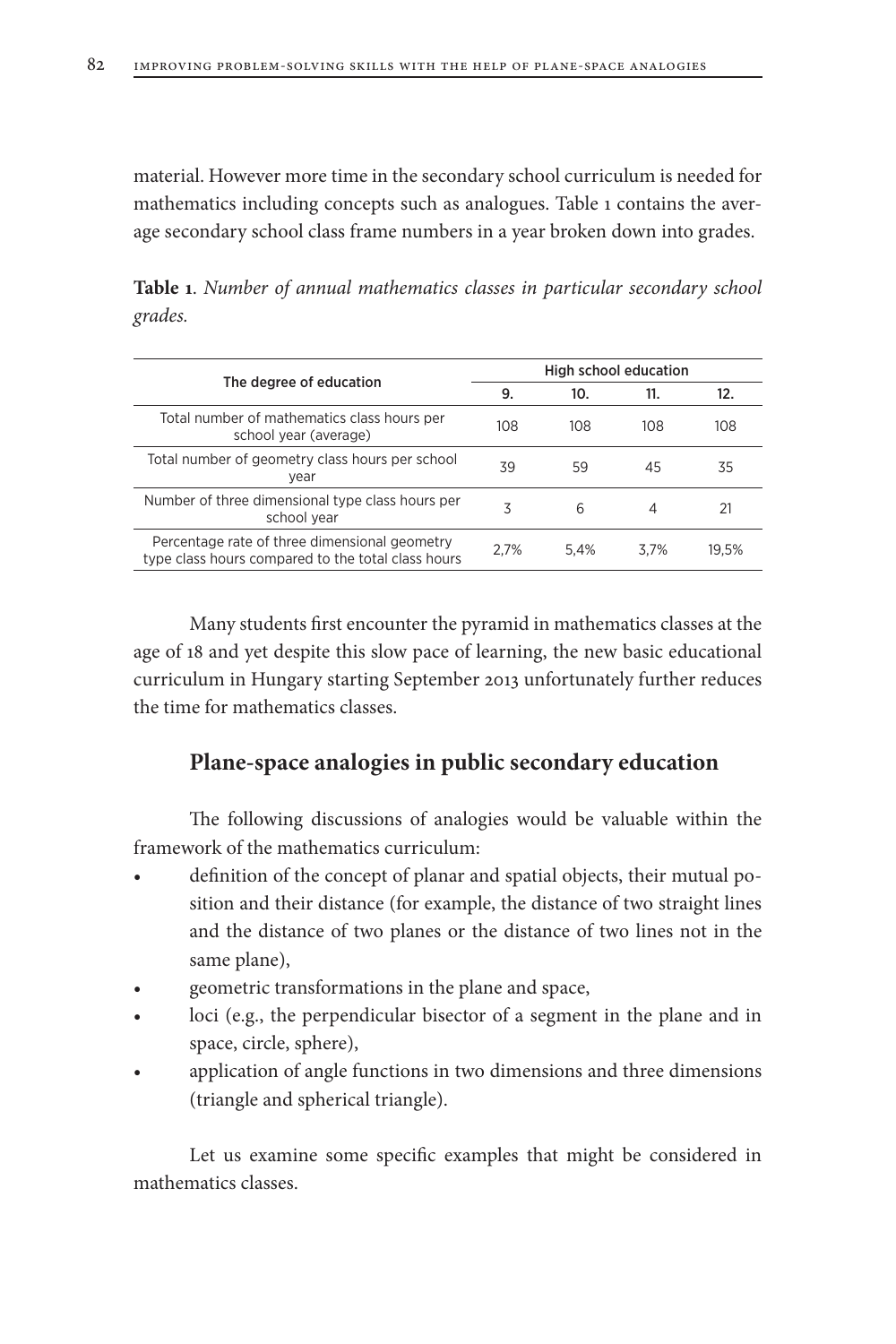#### **Geometric basic insertion concepts**

The basic insertion concepts of point, straight line, plane and space are the basis developing geometrical concepts, theorems and definitions.

The straight line, for example, acts analogously in the plane to how the plane acts in space (it is worth identifying and discussing the features that make up the analogy together with the students). Thus, we can conclude that the analogue of the straight line in space is the plane. We can also provide students with further formulation of theorems and definitions. For example, two straight lines intersect if they have exactly one mutual point, or two planes are intersecting if they have exactly one mutual straight line. The analogy concept here is the idea of overlapping points.

A further example of analogising a basic geometrical concept is the interpretation of distance. By the distance between two parallel lines, we mean the distance from one arbitrary point of the straight line to the other straight line. In the case of the distance between two parallel planes we mean the distance from one arbitrary point of the plane to the other plane. Here we formulate the analogy by extending the concept of distance.

The axis-mirroring concept is a similar example of geometric transformation. A geometric transformation is called axis mirroring when every point of a given straight line t is self-mapped and it assigns the point P' of the plane to every other point P in such a way that the perpendicular bisector PP' of the segment is precisely the t axis. The geometric transformation is called mirroring to the plane when every point of a given plane S is self-mapped and point P' is assigned to every other spatial point P so that the section PP' would be perpendicularly bisected by the plane S.

The determination of geometrical locations in the plane and in space is the same as we have seen previously. Here again it is worth having the students formulate the question of the spatial analogue. Let us begin with a simple example:

Teacher: What is the geometrical location of those points in the plane that are equidistant from a given point? Student: A circle. Teacher: Now, define the spatial analogue of the question! Student: What is the geometrical location of those points in space that are equidistant from a given point? Teacher: That is right. What can that object be? Student: A sphere.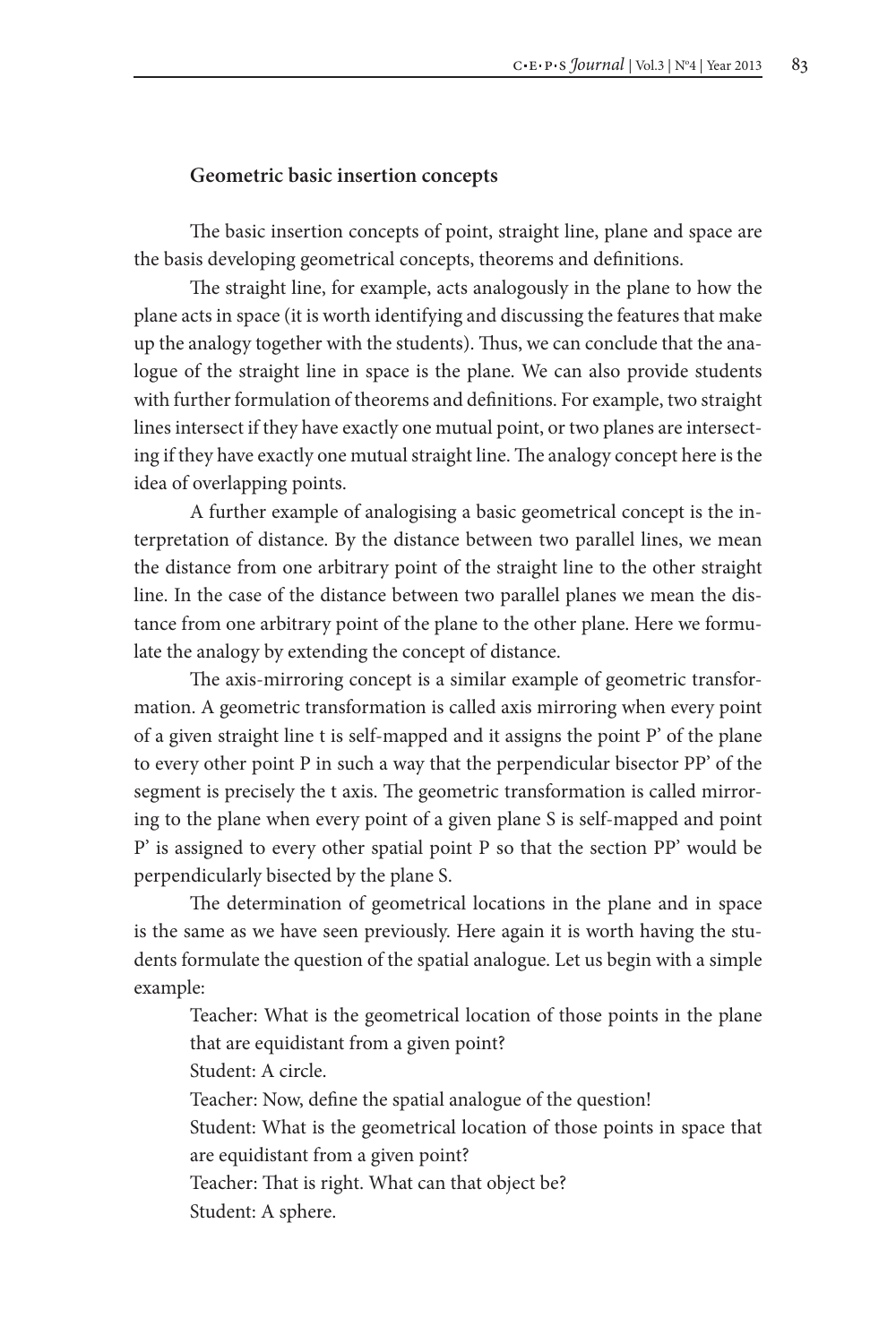The student needs to think logically to answer these questions and even more carefully in the case of defining the analogues of more difficult geometrical locations: What is the geometrical location of those points in the plane that are equidistant from a given straight line? (A parallel straight-line pair). What is the geometrical location of those points in space that are equidistant from a given straight line? (An infinite right circular cylinder).

### **Subdivision of 2-D and 3-D space**

One of the most difficult typical problems that can occur in the classroom is related to the subdivision of two and three dimensional space. These problems can be discussed together. The question is: A maximum of how many sections are created in the plane by *n* number of straight lines? The spatial analogue formulation in this case is: A maximum how many sections are created in space by *n* number of planes? The formulation of the problem itself is not difficult, but the students rarely succeed in finding a solution, especially in the case of using an analogue. An outline version of the deduction of the problem is shown in Figure 1.



*Figure 1*. Subdivision of the plane and space.

Out of 47 students, there was only one who solved the spatial analogue problem successfully.

Textbooks (with some exemplary exceptions) do not even refer to spatial analogies, thus denying students an opportunity to understand analogues or read about them in mathematics classes. More talented students are forced into the background and their thought and abilities are suppressed. A spatial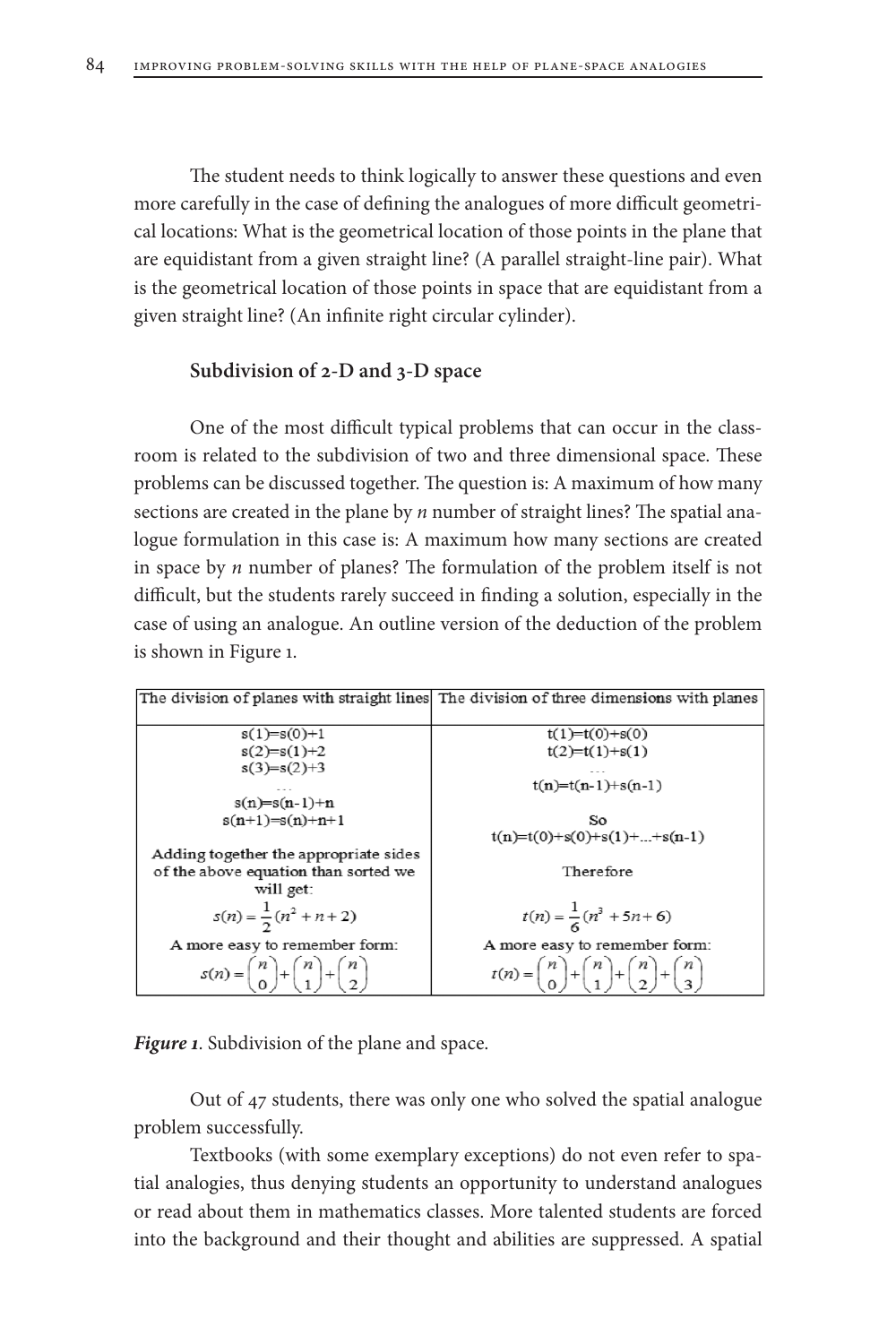skill development study group session was introduced in the 2012–2013 school year. It took place once a week, resulting in total 36 study hours. Out of these 36 hours, plane-spatial analogies were taught for 16 hours, with an average of 10-12 students participating in each session. A qualitative-type test was performed with reference to these 16 hours. This test evaluated the attitude of the students about the topic and included an examination of affective psychosomatic factors. It also included the evolution of the rate of motivation, continuous observation of the students, student interviews and questionnaires, the attitudes of the participants to the problems, and the opinions of the students at the end of the session (regarding the change of approach and its development).

Let us examine the analogues that occurred in the study group sessions.

## **Problems occurring at the study group sessions**

I believe that the following two dimensional analogies can be considered in study group sessions based on secondary school knowledge:

- triangle-tetrahedron,
- circle-sphere,
- parallelogram-parallelepiped (square-cube, rectangle-cuboid),
- trapeze, triangular-based truncated pyramid,
- coordinate geometric analogies,
- analogue entry and paraphrasing problems,
- analogue extreme value problems.

The scope of the present paper does not permit a full presentation of the study group material; instead, some analogies are illustrated in detail with student reactions and didactical comments. The analogies selected are those that would be the most interesting for students and that have a stronger link to standard mathematical material.

### **A possible analogue of the cosine theorem**

The triangle-tetrahedron analogue is a huge and extensive topic, and is alone sufficient to occupy an entire study group session. Table 2 shows the related theorems and correlations in detail.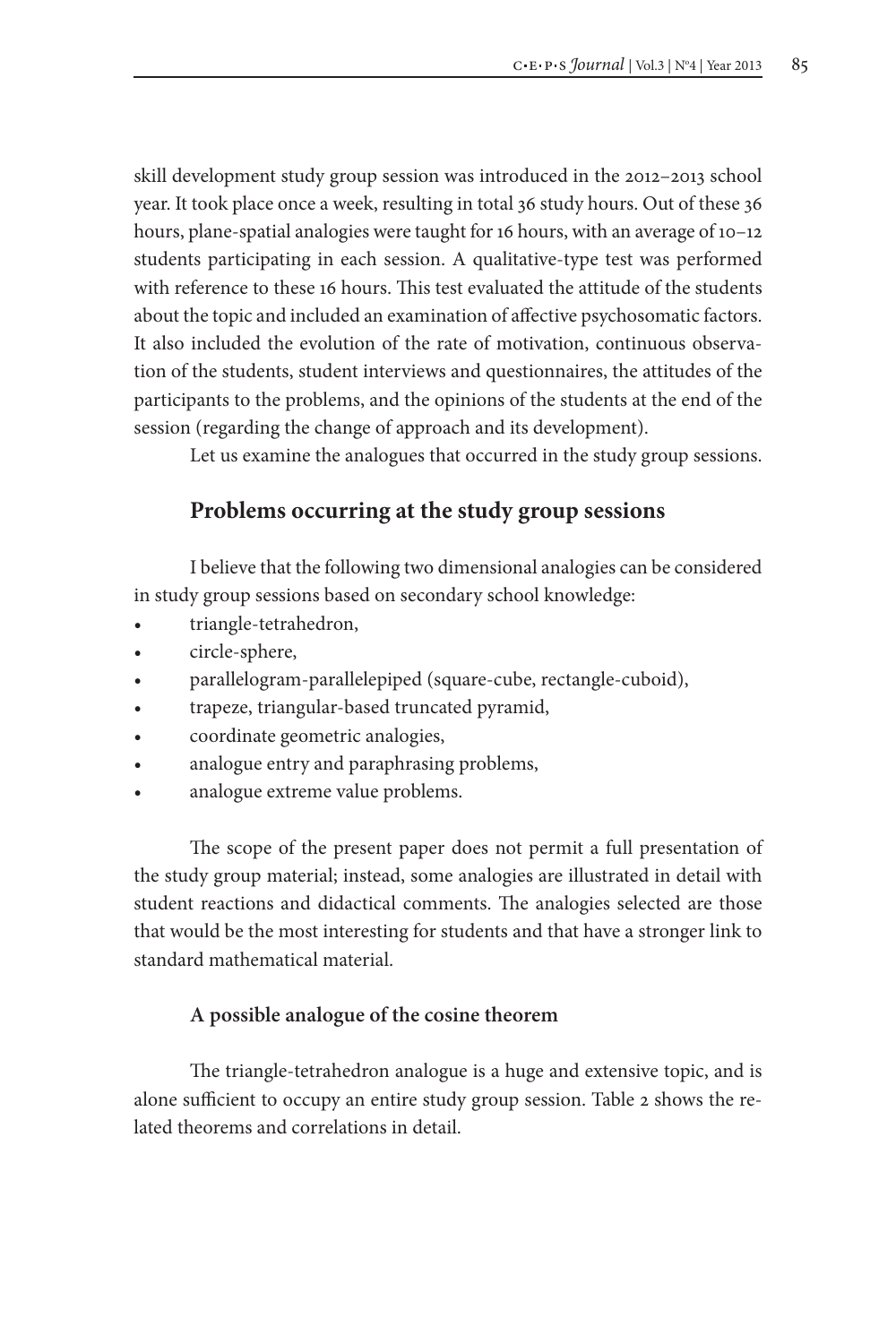| General triangles,<br>tetrahedrons                                                                             | Right triangle,<br>tetrahedron  |  |
|----------------------------------------------------------------------------------------------------------------|---------------------------------|--|
| 3 bi-sectoral-6 page bi-sectoral                                                                               | First theorem of Euclide        |  |
| Inscribed circle inscribed sphere                                                                              | Height theorem                  |  |
| 3 side perpendicular bisector-6-edge and<br>section midpoint perpendicular bisector,<br>two dimensional object | Pythagorean theorem             |  |
| Added circle - added sphere                                                                                    | Euler-straight line             |  |
| Radius formulas of circles-radius formulas<br>of sphere                                                        | Feurbach circle-Feurbach-sphere |  |
| Sine theorem                                                                                                   |                                 |  |
| Cosine theorem                                                                                                 |                                 |  |

**Table 2**. *Triangle and tetrahedron analogies.*

The average secondary school students were especially interested in the Pythagorean Theorem, the height theorem, the leg theorem, or the cosine and sine theorem. Let us examine the analogue of the cosine theorem in detail followed by some of the students' opinions regarding the theorem.

The cosine theorem related to the triangle is:

*a*2 = *b*<sup>2</sup> + *c*<sup>2</sup> – 2*bc cos*α,

where  $a$ ,  $b$  and  $c$  are the length of the sides, and  $\alpha$  is the angle opposite the side.

Let us consider two different types of proof, one algebraic and the other geometrical. It is important to show the students that we can approach the problem in a number of ways, all of which can lead to the correct solution, irrespective of the method used.

According to the algebraic proof, the following statements are true for any kind of triangle (acute angle, obtuse angle, right angle):

*a* = *b cosγ* + *c cosβ*, *b* = *a cosγ* + *c cos*α, *c* = *b cos*α + *a cosβ*.

Multiplying the first equation with *a*, the second with *b* and the third with *c*, and adding the resulting equations together, we arrive at the solution.

Based on the vector-type proof, let us direct *a*, *b* and *c* side vectors such that we rotate around the triangle counter clockwise. In this case:

 $a + b + c = 0$ , and from this we get:  $a = -(b + c)$ .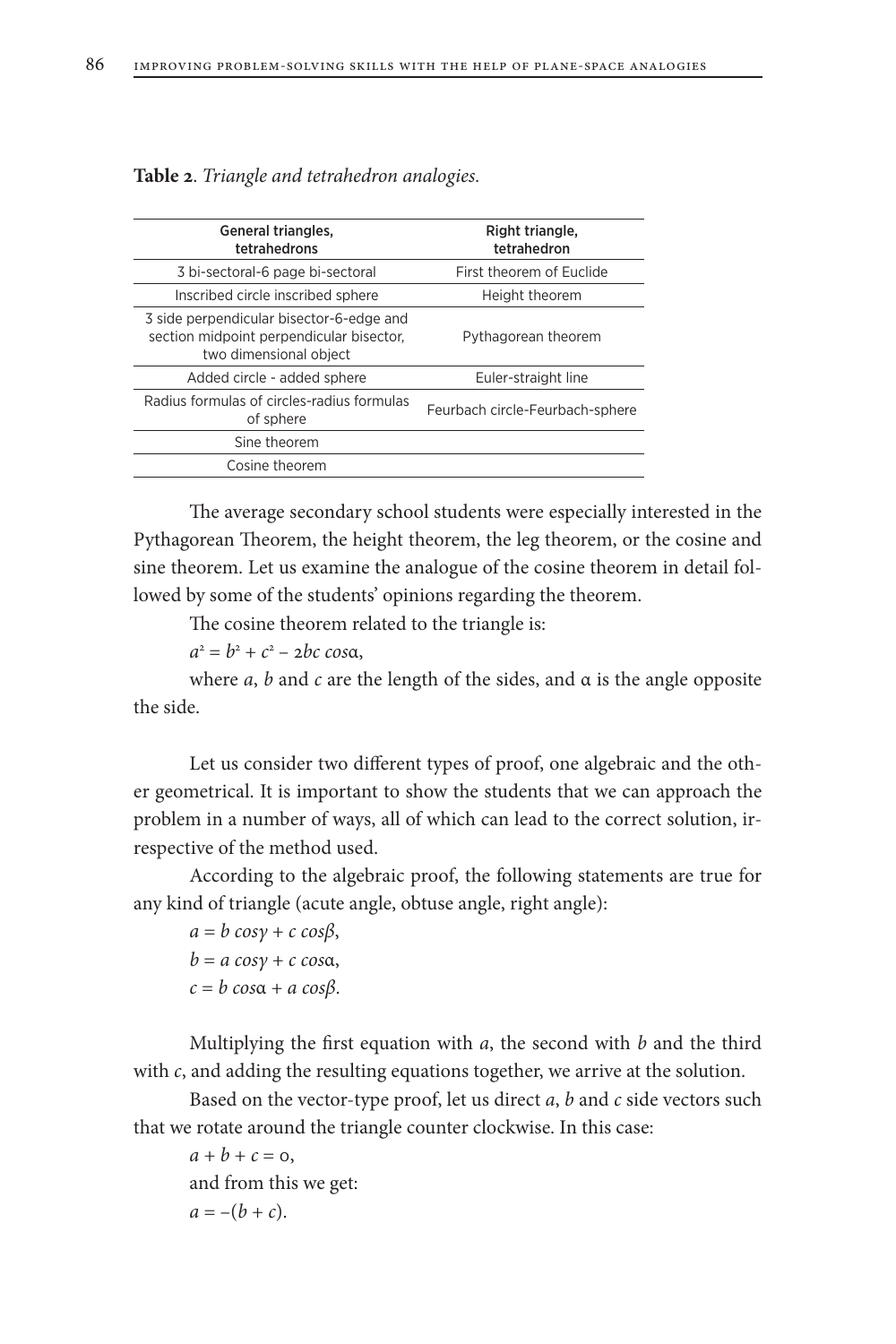If we then square both sides, i.e., self-multiply it in *a* scalar way, we get:  $a^2 = b^2 + 2bc + c^2$ .

It should be known that the square of *a* vector is equal to its absolute squared value. This follows from the scalar product definition. If we draw *a*, *b*  and *c* vectors in line with their direction but from their mutual starting point, we can see that their angle of inclination is not α, but 180° α, thus the *a*, *b* and *c*  vector's scalar product is:

*bc* = *bc cos*(180° – α) = –*bc cos*α.

In the study group session, we developed the formulation and proof of the spatial analogue of the problem just mentioned. We had sufficient prior knowledge to be aware that in the special case of  $\alpha = 90^\circ$ , i.e., in case of right triangle, the cosine theorem is provided by the Pythagorean Theorem; superficially, the cosine theorem can also be considered as a generalisation of the Pythagorean Theorem. We started from this point with the students, and they therefore had certain ideas about what the three-dimensional Pythagorean Theorem would look like.

Some of the ideas put forward by the students for the three-dimensional shape of the Pythagorean Theorem were:

$$
a3 + b3 = c3,
$$
  

$$
a3 + b3 + c3 = d3.
$$

The first student could to try this problem not explain what *a*, *b* and *c*  might indicate; and thought they could be the length of the edges. The second student got somewhat closer to the truth by stating that the letters could mean the areas of the 1-1 sheet of the tetrahedron. All 12 students agreed that in the three-dimensional Pythagorean Theorem the side variables *a*, *b* and *c* are raised to cube power. Let us look at the deduction:

Consider the generalisation of the cosine theorem related to the tetrahedron. If we mark the sheet areas of the tetrahedron with *ti* (*i* = 1, 2, 3, 4), and if we mark the plane angle created by *ti* and *tj* sheet areas with  $\alpha_{ii}$  (*i,j* = 1, 2, 3, 4;  $i \neq j$ , we get:

 $t_1^2 = t_2^2 + t_3^2 + t_4^2 - 2 t_1 t_3 \cos\alpha_2 - 2 t_1 t_4 \cos\alpha_3 - 2 t_1 t_4 \cos\alpha_4$ If the occurring angles are 90°, we get the following correlation:  $t_1^2 = t_2^2 + t_3^2 + t_4^2$ .

This is the Pythagorean Theorem related to the right angle tetrahedron. It was surprising to the students that the degree number of the formula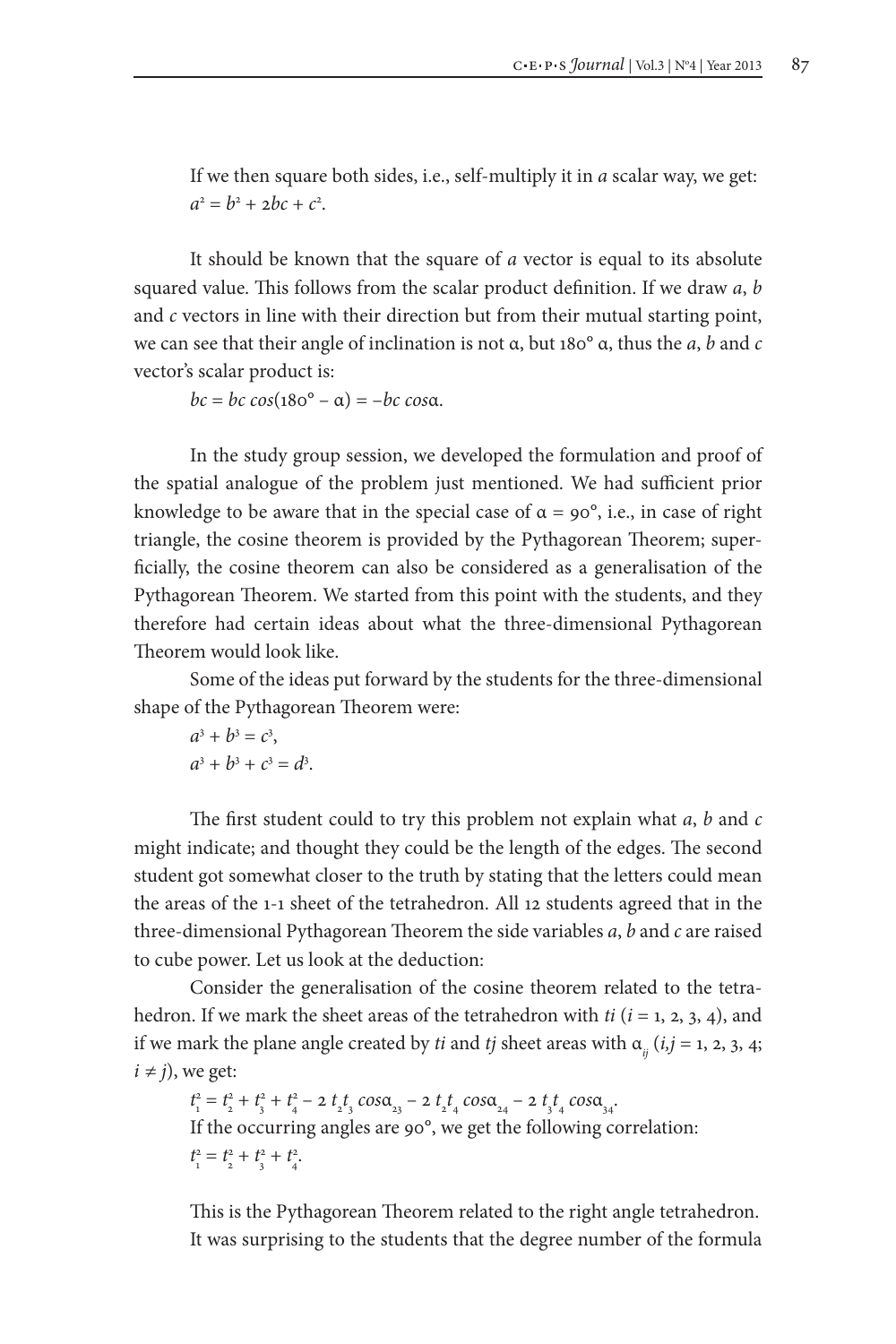remains 2 despite the spatial extension. They understood this better when considering the proof below:

Let us project perpendicularly the further three sheets to the plane of each tetrahedron sheet and determine the correlation between 1-1 sheet area and the area of the other sheets' incidental projection. This way, we get the following correlation:

 $t_1 = t_2 \cos\alpha_{12} + t_3 \cos\alpha_{13} + t_4 \cos\alpha_{14}$  $t_2 = t_1 \cos\alpha_{12} + t_3 \cos\alpha_{23} + t_4 \cos\alpha_{24}$  $t_3 = t_1 \cos\alpha_{13} + t_2 \cos\alpha_{23} + t_4 \cos\alpha_{34}$  $t_4 = t_1 \cos\alpha_{14} + t_2 \cos\alpha_{24} + t_3 \cos\alpha_{34}.$ 

We can easily check that these correlations are true in each case, even if there are obtuse and right angles among the plane angles of the tetrahedron. If the above equation is multiplied by  $t_1$ -,  $(-t_2)$ -,  $(-t_3)$ - and  $(-t_4)$  respectively, adding the given equations together we arrive at the correct formula.

In accordance with the plane theorem, the proof with vectors works here as well. We have seen that the sum of the side length vectors of the triangle is a null vector. The spatial equivalent of this is the following statement: The sum of the sheet area vectors of the tetrahedron is a null vector. A sheet area vector belongs to every sheet of the tetrahedron. This is a vector whose size is equal to the area of the sheet and whose direction is perpendicular to the sheet pointing outwards. From this principle, we will deduce the cosine theorem of the tetrahedron.

After the deduction, the students judged the formula to be logical and also understood why we do not have to increase the number of degrees in the exponents. The next step was the collection and solution of specific analogue problem pairs. The students were more successful in this than in the theoretical background deduction.

#### **Circle-sphere analogies**

From the circle-sphere analogues, the following can come into the picture at the study group session:

- • similarity points,
- Apollonius-type problems,
- inversions,
- the power of a point concerning circles and spheres,
- lines of circles, lines of spheres,
- circle crowds with one parameter and their spatial analogue.

The most familiar of these is the inversion. The fact that there are rather "strange" geometric transformations could also be interesting to students. The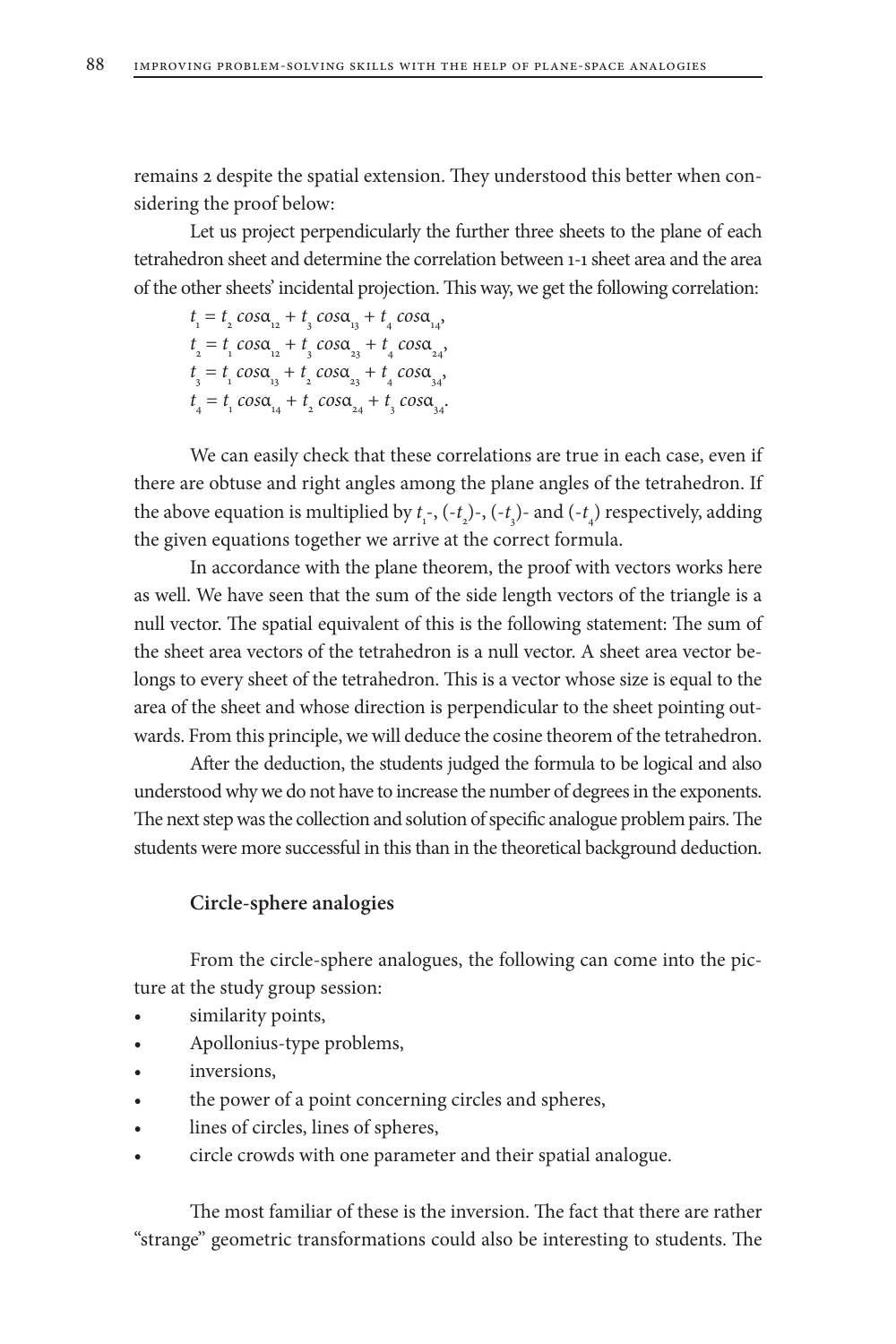interpretation of the inversion is: The inversion maps regarding a circle with centre *O* and radius *r* so that in the plane it transfers point *P* differing from any point *O* of the plane to point P' on the half-straight line of *OP*, and for which the following is true  $OP \cdot OP' = r^2$ .

Using a couple of examples, let us analyse the concrete construction method, and then let the students formulate the definition of the spatial analogue based on the concept of an inverted plane Here is an example of the correct wording of a student: The inversion related to a sphere with centre *O* and radius *r* maps so as to transfer point P differing from any point O in space to point *P'* on the *OP*' half line. For this statement, the equation  $OP \cdot OP' = r^2$  is true.

The formulation of the spatial analogue is very clear and occurred naturally to the students. The representation of the exact problem was performed with the help of GeoGebra (discussed in more detail in the next section).

After the constructions and discussions for the different objects and locations are made in GeoGebra, the students can easily compose a few theorems related to the inversion:

T1: the straight line going through the pole (plane) is the inverse of itself, T2: the straight line not going through the pole (plane)-its inverse is the circle going through the pole (sphere),

T3: the circle going through the pole (sphere)-its inverse is the straight line not going through the pole (plane),

T4: the circle not going through the pole (sphere)-its inverse is the circle not going through the pole (sphere),

T5: there are many such circles (spheres) for which the inverses are themselves.

After this, we discussed the inversion from the perspective of coordinate geometry. The plane theorem is as follows: If the equation of the plane inversion of the base circle is  $x^2 + y^2 = 1$ , then the inverse of the arbitrary point *P*(*x*,*y*) differing from the plane pole, is:

$$
P'(\frac{x}{x^2+y^2}, \frac{y}{x^2+y^2}).
$$

The three-dimensional analogue formulation can be considered as a problem of medium difficulty. 7 of the 12 students were able to formulate correct spatial analogue theorems. A perfect formulation by a student is as follows: If the equation of a base circle's spatial inversion is  $x^2 + y^2 + z^2 = 1$ , then the inverse of the arbitrary point  $P(x, y, z)$  differing from the pole is:

$$
P'(\frac{x}{x^2+y^2+z^2}, \frac{y}{x^2+y^2+z^2}, \frac{z}{x^2+y^2+z^2}).
$$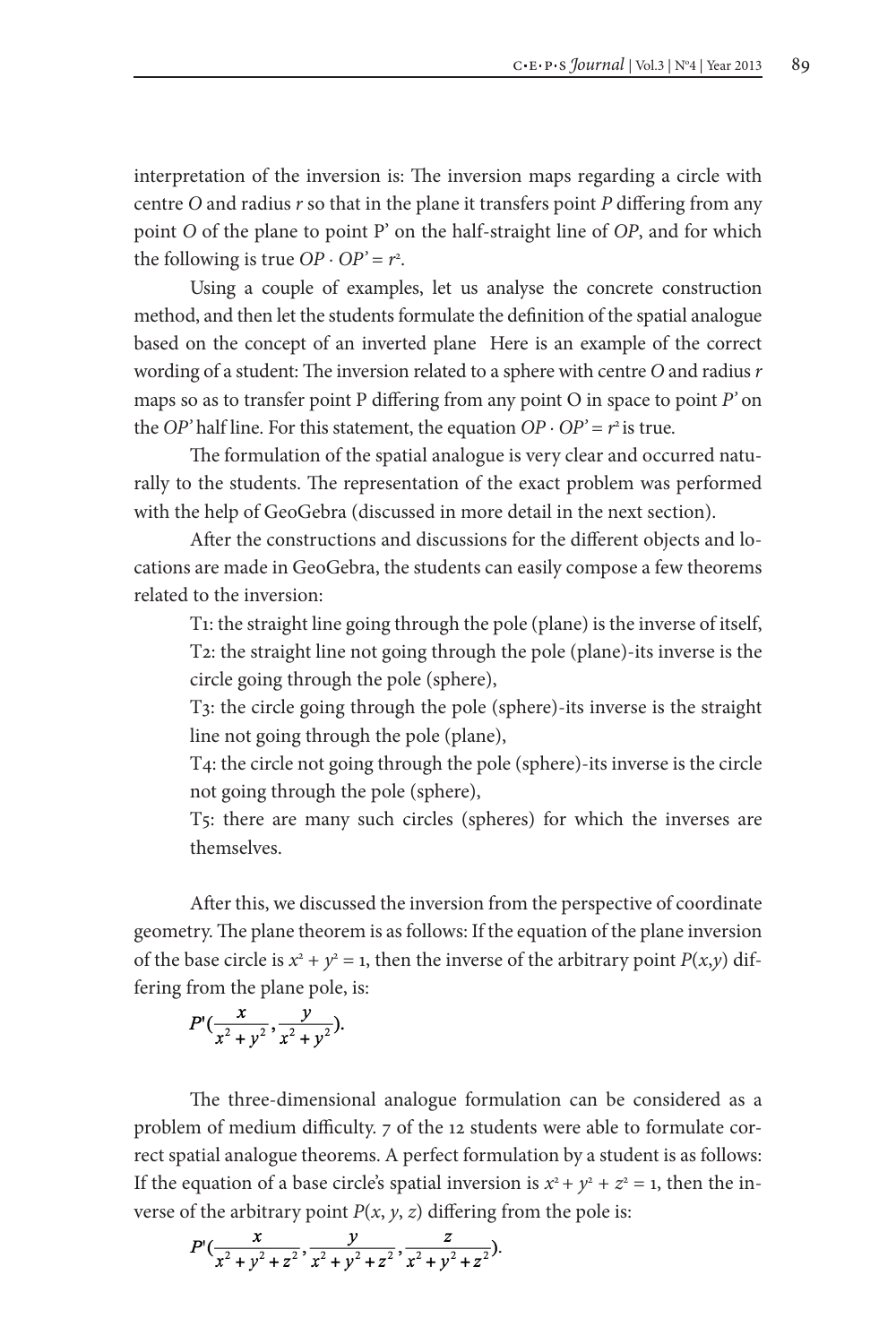In our experience, the degree of the exponents does not necessarily change when setting up the plane-spatial (two dimensional) analogue.

The students participating in the study group sessions really liked the inversion; they found it extraordinary compared to the familiar geometric transformations. They prepared and collected several theorem pairs to be studied at home. One student said the following about the inversion: "It is fantastic that we can close the whole world into a circle/sphere."

### **Parallelepiped and parallelogram analogues**

The parallelepiped and parallelogram analogues can be very colourful; we can even consider special cases originating from the definitions, such as square-cube or rectangular-cuboid. In the case of the formulation of the theorems, we aimed for the more ordinary features, (*p* marks the parallelogram and *P* the parallelepiped):

T1: *p* and *P* are centrally symmetric,

T2: any two opposite sides of *p* are equal length, any two opposite sheets of *P* are congruent,

T3: *p'*s and *P'*s centre of gravity and their centre of symmetry coincide,

T4: the opposite angles of *p* are equal, *P'*s opposite plane angles are equal, T5: any straight line going through the symmetry centre (plane) splits the area of *p* (the volume of *P*) in half.

The students were able to understand the above theorems. However, if problems are encountered it is worth using the aforementioned special cases, thus gradually introducing the use of analogue theorem pairs. Let us consider the following problem in the plane. The ratio of the sides of a rectangle is 2:1, and the ratio of numbers for its circumference and area are equal. How large are the sides of the rectangle?

Teacher: What could the problem pair of the spatial analogue be? Try to formulate it. Student's train of thought: rectangle→ cuboid the ratio of the sheets is 1 : 2 and the  $\rightarrow$  ratio of the edges is 1 : 2 : 3, circumference → surface, area → volume.

This is an example of the independent creation of an analogue problem pair by a student. Quite rightly, he placed every concept in the problem into the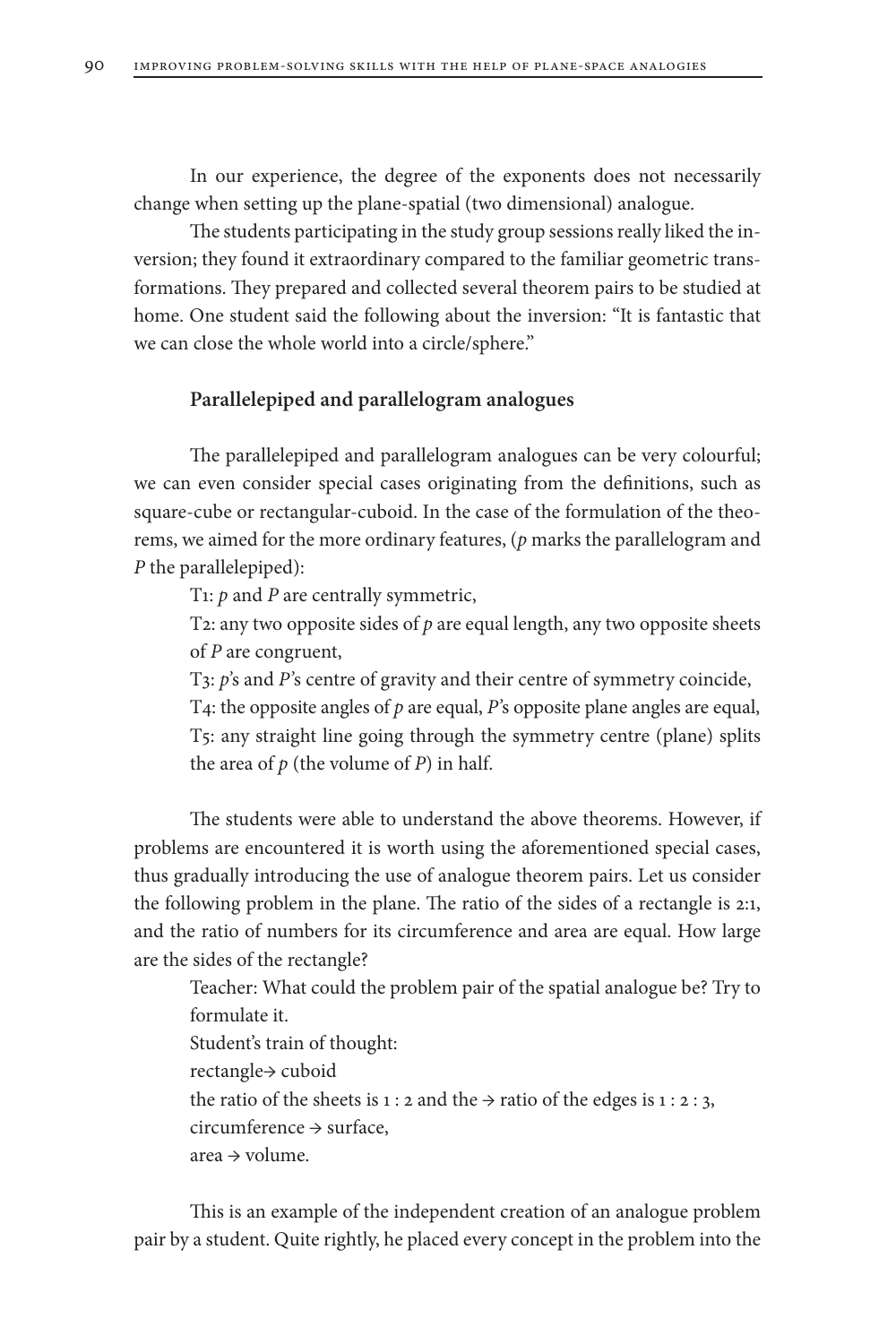next higher dimension, thus reaching a spatial analogue. This type of problem aims to develop an important competence for finding similar problems.

### **Coordinate geometry**

Let us examine a typical classroom example from the topic of coordinate geometry: an equation of a straight line. Below are the analogues of the direction vectored equation for the planar and spatial straight line:

- The plane equation of the straight line that goes through point  $P_0(x_0, y_0)$ , with a direction vector  $v(v_1, v_2)$  is:  $v_2(x-x_0) = v_1(y-y_0)$
- The equation system for the spatial straight line with a direction vector  $v(v_1, v_2, v_3)$ , going through point  $P_o(x_o, y_o, z_o)$  is:  $V_2(x-x_0) = v_1(y-y_0)$ ,  $V_3(y-y_0) = v_2(z-z_0).$

After a discussion of the theory, the solution of a specific problem was considered. What is the equation of the straight line that goes through point  $(3,-2)$  and is perpendicular to the straight line with the equation  $5x + 6y + 1$ ?

This problem is a typical classroom problem required for graduation. Let us place this problem into space, and then the task of the students is to find a spatial analogue problem (What is the equation of the straight line that goes through point (3, -2, 1) and is perpendicular to the straight line with the equation?) and to work out its solution based on the experience already gathered.

### **Extreme value**

Finally, let us examine a problem related to extreme value calculations. This is a typical example of how analogical thinking can play a role in the solution of a problem, specifically:

- setting up and solving a simpler analogue problem,
- showing how the more difficult problem can be solved if the sample problem is reshaped to a certain degree.

Problem: Let us fix the base of a regular three-sided pyramid and change its height m. Let us select the value of m such that the radius of a sphere drawn around the pyramid would be the smallest possible!

This problem was solved in one of the later study sessions when the students had already acquired insight into analogue based problem solving. At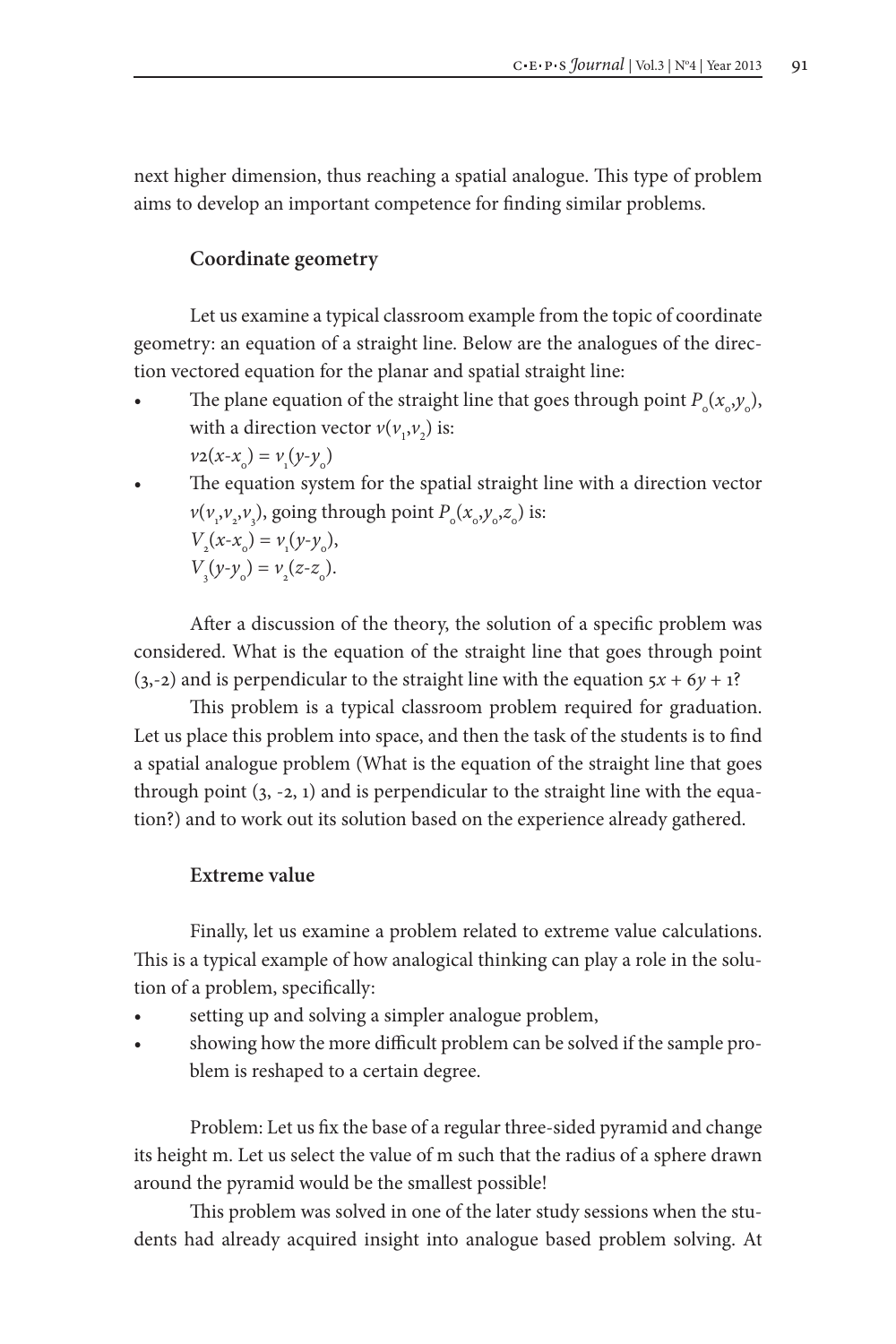first, they looked for a simpler solution, i.e., the analogue of the original problem in two dimensions. After having solved this and discussed the solution, they returned to the original problem and applied the related (spatial) theorems, knowledge based on the problem solved in the plane (two dimensions).

A possible formulation of a simple plane problem by a student is: Let us fix the base of an isosceles triangle and change its height *m*! What size of m will produce the smallest possible radius of the circle drawn around the triangle?

In summary, we discuss a plane problem with the students and then present a spatial analogue of that problem with a variety of proof methods. After the similar properties are found in the plane and space analogues, the students themselves search independently for further similar properties. Then there is a discussion of the concrete problem related to the plane and the spatial analogies, followed by the collection and elaboration of the analogue problem pairs.

# **Development using GeoGebra**

Several recent research studies indicate that we can achieve better results in mathematics classes with the use of GDS than with traditional mathematics tools. Version 4.2 of GeoGebra does not include the display of spatial objects, but after defining one's own base system it is possible to display such objects. Version 5.0 Beta is still undergoing significant development, and under certain conditions its operation may therefore be unstable. Taking all of this into consideration, the best solution is to become familiar with both versions.

Let us briefly examine some examples, without attempting to be comprehensive.

The simplest approach is to demonstrate the conventional plane geometric transformation's spatial analogue (Figure 2).



*Figure 2*. Analogue of plane and space translation.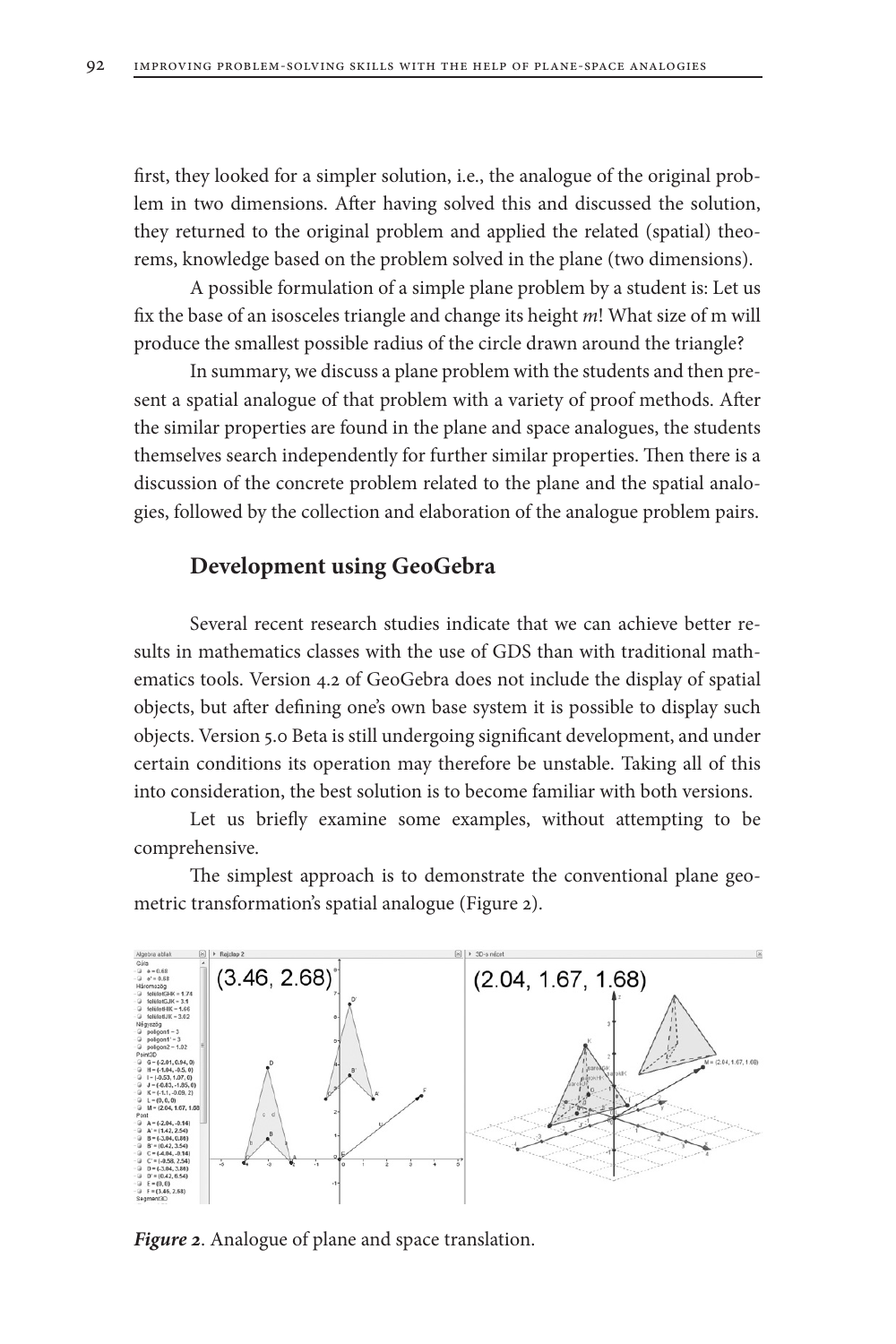GeoGebra offers many possibilities, allowing the user to work in more than one window at the same time. The algebra window contains the equations of the selected objects and both a plane worksheet and a spatial worksheet are displayed. We can work in these three windows simultaneously, and if we change a feature in one window it dynamically changes in the other windows, although it is also possible to disable this feature. Another very important feature is that we can choose from a variety of projections; for example, we can select how we would like to display the spatial object in a plane (parallel projection, axonometries), thus broadening the approach related to the spatial skills of students.

We can modify any features interactively and dynamically, even in the case of translation (Figure 2). In addition to working in the classroom, it can be very useful to develop a self-learning environment in which the student him/ herself can discover correlations. The coordinates may be written out, which is useful for those who find it easier to understand or associate in this way.

The presentation of proofs is very valuable for classroom use. For example:

$$
(a + b)^2 = a^2 + 2 ab + b^2
$$
 and

$$
(a + b)^2 = a^2 + 3 a^2b + 3 ab^2 + b^2.
$$

Students always have problems with the sameness of algebraic equations; for example, the double product is often left out. Instead of mechanically memorising the formula, they see graphic evidence dynamically, enabling them to understand the origin of the double product. For spatial cases, this exists exponentially (Figure 3).



*Figure 3*. Algebraic proof of sameness in plane and space.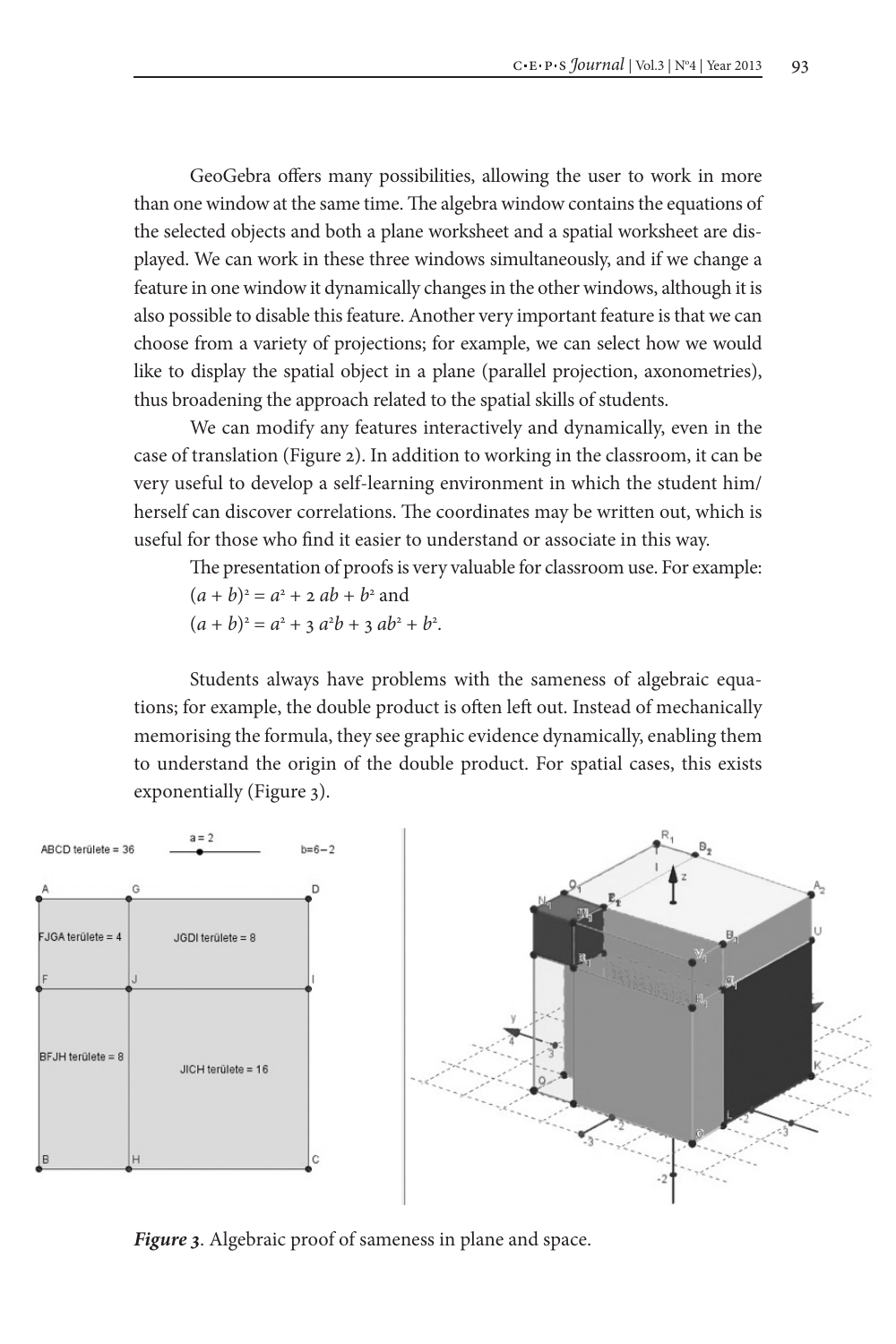Students can set up the subdivisions dynamically, i.e., the value of *a* and *b*. By adjusting these parameters to the levels of volume and area extent, they can then also read them dynamically. After the subdivisions have been made, we can see what kinds of shapes were created and how it generates the whole square/cube. Remembering the formula was much easier for students this way.

The first major challenge of the study group session was to discover the cosine theorem's analogue. As we saw in the previous section, it is worth considering a special case, namely the Pythagorean Theorem (Figure 4).



*Figure 4*. Plane and space analogues of the Pythagoras theorem.

We can see in Figure 4 that the correlation is given by the squared sum of the appropriate areas. The students can attempt the correlation even in the case of more values by moving the vertexes with the help of the dynamic figure. They can even determine the equation of the spatial analogue independently. By moving the respective vertex point, a general tetrahedron can be obtained instead of a right triangle tetrahedron. This allows the cosine theorem correlations to be derived, a problem more complicated for students.

The students participating in the study group sessions particularly liked the inversion, since they had not met such transformations directly in their everyday lives. Figure 5 shows a possible GeoGebric adaptation of this transformation.

The inversion in the plane exists as a built-in option in GeoGebra 4.2. If we extend this, we have an opportunity to present the spatial inversion to students, a task that would be very cumbersome using traditional spatial tools. The analogue features are clearly visible in the figure and the students can independently read the major theorems. While using the worksheet, the plane and spatial geometric windows were connected; therefore, if we move the straight line of the plane figure, the plane of the spatial figure moves at the same rate. Of course, it is also possible to handle the worksheets separately.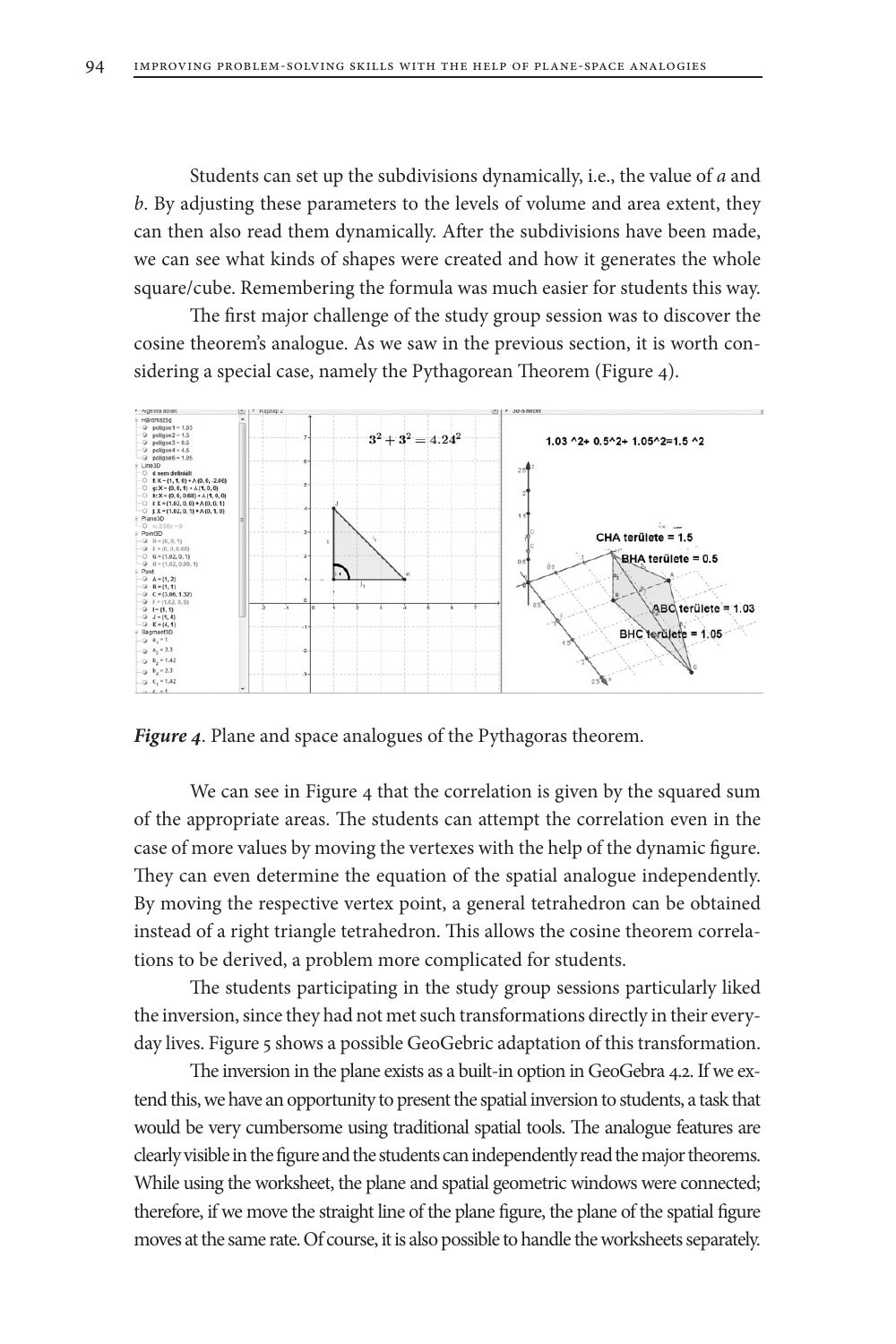

*Figure 5*. Plane and spatial analogues of inversions.

The plane and spatial analogues of coordinate geometry can be presented richly with the help of GeoGebra, since part of the concept of GeoGebra is to show the algebraic and geometric view of the objects in parallel. Several possibilities may arise here: the extension of the coordinates of points to spatial cases, the equations of straight lines in the plane and space, the equations of circles in the plane and space, the equation of a sphere, equations of surface areas and curves and the determination of intersections (just one click in GeoGebra!).

Last but not the least, let us examine the calculation of the extreme value. Here the students may apply GeoGebra very effectively, as they have an opportunity to quickly prepare the figures that suit the different conditions and then formulate the conjecture (Figure 6).



*Figure 6*. Extreme value calculation, example of searching for and solving simple analogue problems.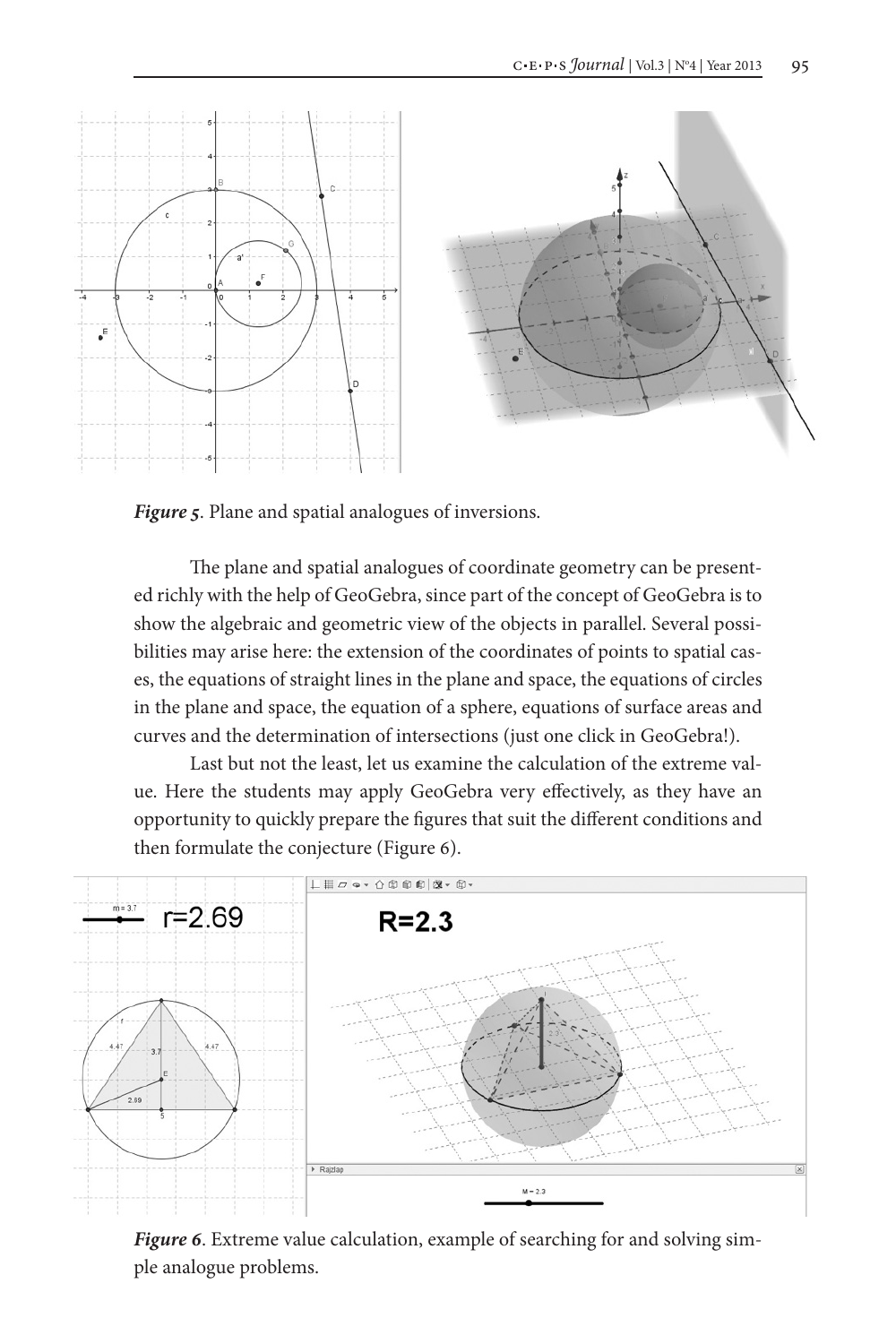In this case, it is worth separating the worksheets from each other, i.e., the planar and spatial analogue problems should be moved separately.

Using GeoGebra to solve the 2-D analogue of the previous problem he students realized that the radius of a circle around the triangle is smallest when its diameter is equal to the base of the triangle, i.e., *r*=*a*/2 and then *m*=*a*/2.

The students could then return to solving the more difficult analogue problem, and again with the help of GeoGebra formulate their conjectures. The sphere drawn around each and every joint based pyramid goes through the vertexes of the joint base sheet, i.e., it fits on the circle drawn around the joint base sheet.

Of these spheres, the smallest is the one whose main circle is the circle drawn around the base sheet, i.e.,  $r=(a\sqrt{3})/2 \cdot 2/3 = (a\sqrt{3})/3$ , and the height is also this length.

By their own admission, GeoGebra helped the students a great deal in solving and analysing the problems. After finding the basic ideas necessary to solve the problems, the search for the analogue problem pairs was simpler. The students successfully used dynamic sketch drawings in GeoGebra and were able to analyse and discuss solutions to the problems.

### **Conclusion**

In my experience based on the responses of the students who participated in the study group sessions the discussion of analogues provides an excellent opportunity to develop problem-solving skills. The analogue mindset helps students handle the problem with a different approach. Presenting the proofs may also enable students to absorb different proof strategies. Studying analogue problem pairs, developing new pairs, and solving them promotes understanding and use of analogues. In the case of more difficult problems, the approach can be further facilitated by solving a simpler but similar type of problem first and then returning to the original more difficult problem.

In summary, the following observations were made at the study group sessions.

The students who participated in the study group sessions could do the following well:

- formulating spatial analogue problems and theorems,
- stating attributes of plane objects that are related to their spatial analogue,
- solving problems using the knowledge related to spatial analogues,
- choosing the suitable supplementary tools for solving the 1-1 analogue problem.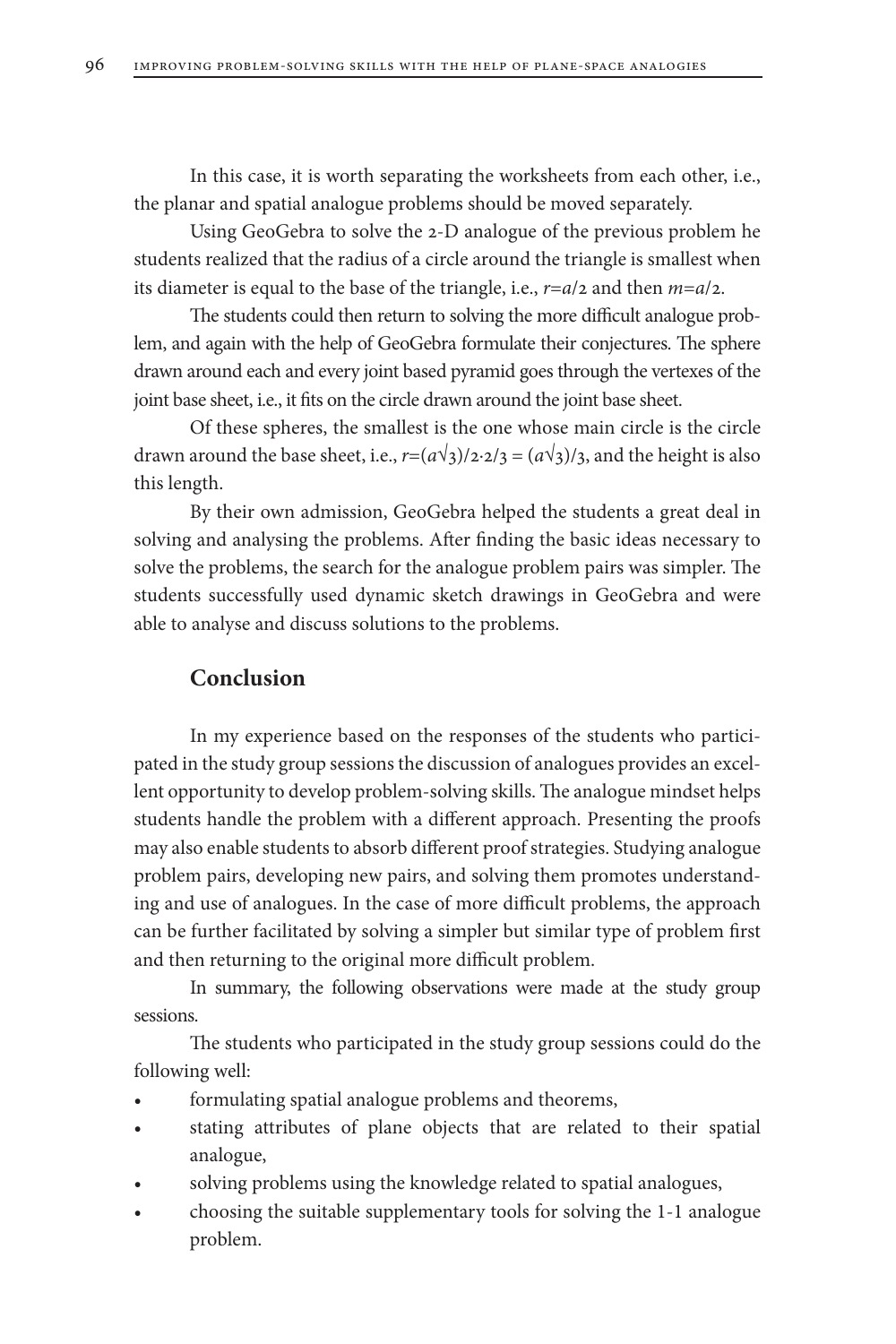The students who participated in the study group sessions could not do the following very well:

- formulating notable triangle theorem analogues independently,
- proving spatial theorem analogues based on plane theorems (even if they knew the basic ideas).

Based on the qualitative-type surveys, the study group sessions were useful for the participants. The wide range of possible uses of analogues may help students to develop their cognitive operation and creativity, encouraging:

- independent ideas for possible analogues,
- increased student motivation for the correct justification of ideas
- the use of IT tools (GeoGebra 5.0).

Analogies help the students with problem solving, developing their creative response and contributing to the retention of new information. These two functions are fulfilled by helping users to think in new ways and facilitate the acquisition of abstract concepts.

#### **Acknowledgements**

I would like to express my particular gratitude for the help of Miklós Hoffmann, Ján Gunčaga and András Ambrus.

# **References**

Cižmešija, A., & Milin-Šipuš, Ž. (2012). Spatial ability of students of mathematics education in Croatia evaluated by the Mental Cutting Test. *Annales Math. et Inf., 40*, 203-216.

Gorska, R., & Jušcakova, Z. (2007). TPS Test Development and Application into Research on Spatial Abilities. *Jour. Geom. Graph., 11*, 223–236.

Hoffmann, M., Németh, B., & Sörös, Cs. (2007). Typical Mistakes in Mental Cutting Test and Their Consequences in Gender Differences. *Teaching Mathematics and Computer Science, 5*(2), 385–392.

Hoffmann, M., & Németh, B. (2006). Gender differences in spatial visualization among engineering students. *Annales Mathematicae et Informaticae, 33,* 169–174

Leclére, P., & Raymond, C. (2010). *Use of the GeoGebra software at upper secondary school, FICTUP Public case report*, INPL, France.

Lénárd, F. (1978). *A problémamegoldó gondolkodás.* Budapest: Akadémiai Kiadó.

Lord, T. R. (1985). Enhancing the Visuo-spatial Aptitude of Students. *Journal of Research in Science Teaching, 22*, 395–405.

McGee, M. G. (1979). Human Spatial Abilities: Psychometric studies and environmental, genetic, hormonal and neurological influences. *Psychological Bulletin, 86*, 899–918.